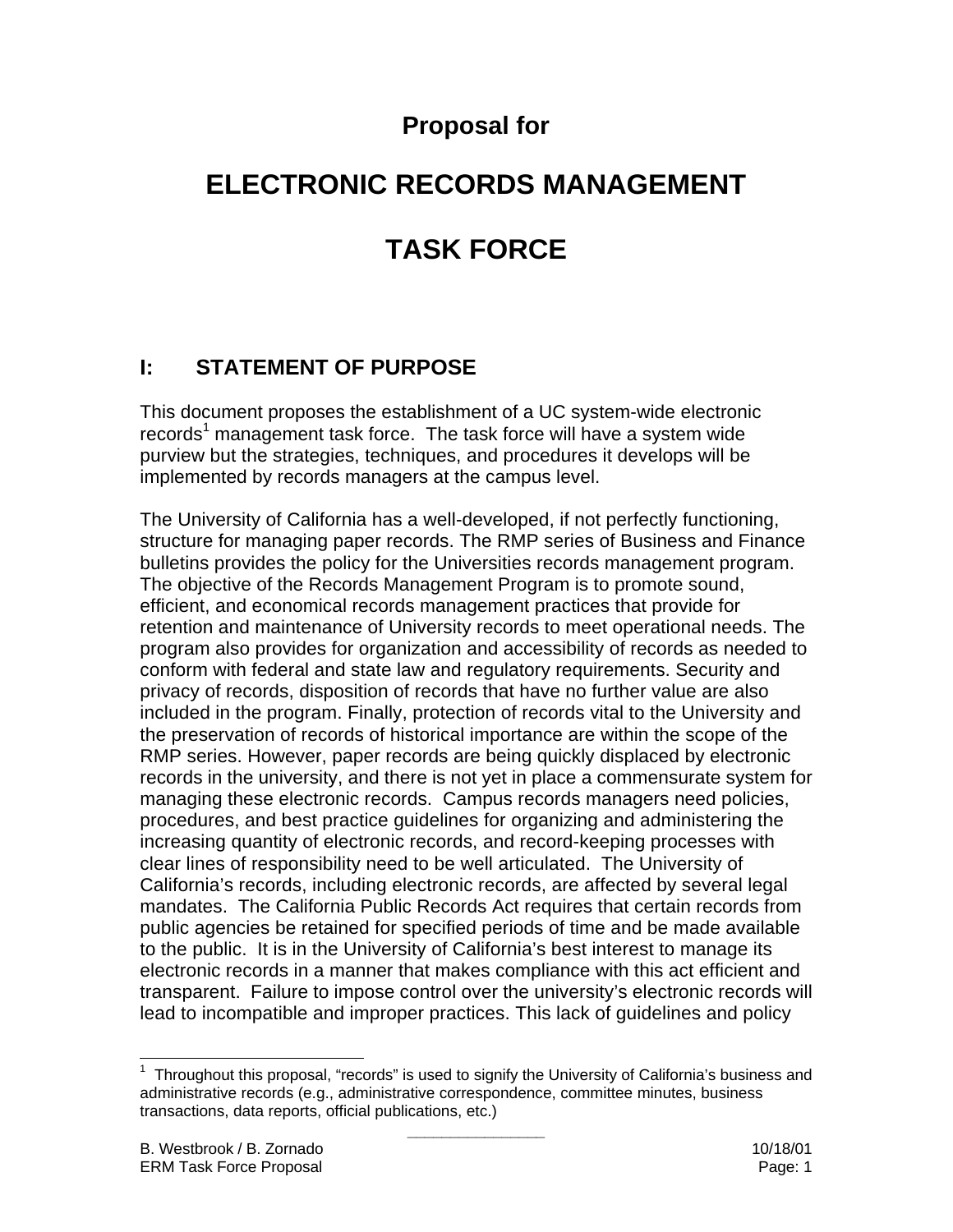will increase fiscal and legal risks and inevitably result in some measure of the university's history becoming irretrievably lost.

This document first attempts to define some of the issues and impediments present in establishing an electronic records management system. The problem statement is followed by the recommendation for establishment of a crossdomain task force. The problem is restated from the record lifecycle perspective in the Appendix, in which the roles of records managers and archivists is also briefly characterized. The authors hope the document will initiate a dialogue that will lead to resolution of these problems, be it through the work of a electronic records task force or some other option(s).

# **II: PROBLEM STATEMENT**

## II-A: Definition of "record"

Currently, the university does not have a suitable definition of an "electronic record". The existing definition of "record" spelled out in RMP-1 is perfect for paper based records but fails to include all the components of electronic records and leaves many questions unanswered concerning electronic records management. In order to insure consistency in electronic record keeping practices across the university system, a basic definition of an electronic record is crucial. Drafts, version control, forms control, e-mail, templates, and data are all records, or parts of records, and need to be sorted out in a formal definition. Definition of the electronic record will require input from a variety of sources, not only UC record managers, but also auditors and information technologists. Furthermore, the input of UC archivists will be important for determining which electronic records have long-standing historical importance. A general definition of an electronic record answering to the fiscal, legal, and historical needs of the university will be the keystone of an electronic record keeping system.

## II-B Identification of Records and Record Stewards

Without a formal, sanctioned definition, identification of electronic records will be fraught with inconsistency. Data that needs to preserved will be lost, and data that should be destroyed will be unnecessarily preserved. Both results will increase the university's legal risk.

This problem of identification is exacerbated by the fact the University's records retention and disposition schedule has not been updated to include any of the electronic records now used by the university. Without specified retention periods for electronic records, staff may fail to apply the same measures to electronic records that they do to the university's paper records.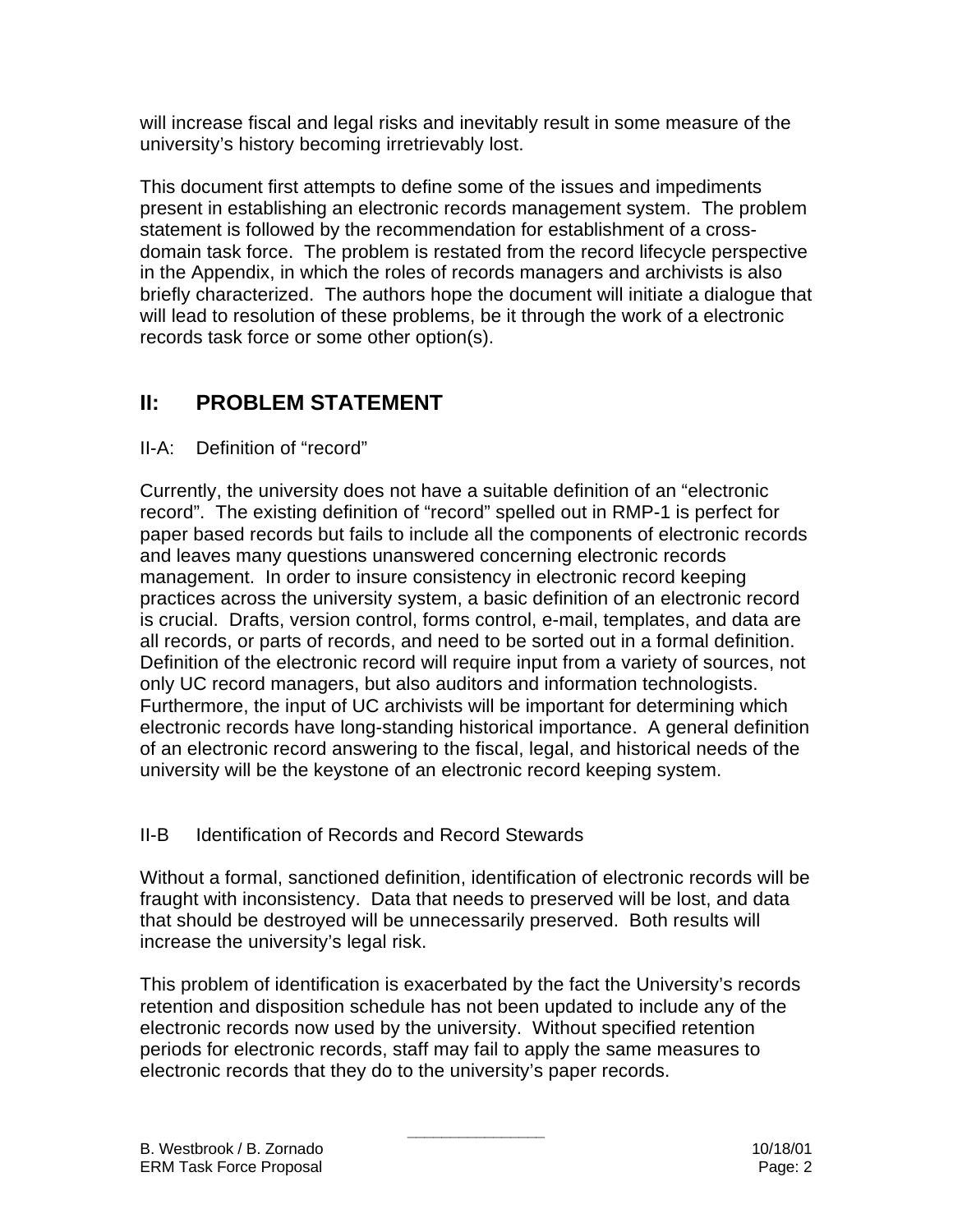The absence of electronic records in the retention and disposition schedule means the record's steward is not always clear. In the paper record environment, the record creator and custodian are often the same. That is less likely to be true in the electronic records environment where masses of electronic records are stored in data warehouses maintained quite separately from the units in which the records were created. Thus, in the electronic record environment the stewards and their responsibilities need to be defined clearly and in a manner that promotes efficient and responsible records management.

#### II-C Record components

Data elements, templates, metadata and software environments--these are some of the components to an electronic record. Is the data in its raw database forms the record? Is capturing a completed template sufficient for preserving the record? Is it in all cases, the best record? Are all instances to be saved, or are there a few key instances? Can electronic records be easily stored, accessed, manipulated, that is managed, without sufficient and consistent metadata? Will the templates or data become inaccessible if the software environments are not also preserved? We must ensure that an authentic university record can be retrieved upon request.

## II-D Authentic and reliable

Electronic records are difficult to authenticate. Ownership, authorship, and validity (originality) need to be ensured. University records will be easy to dismiss as evidence if their authenticity is in doubt. It is important to track the path of an electronic record, noting when and by whom it was revised and where the authentic version is stored. Public Key Infrastructure could help solve these problems but this technology is new and not yet readily available. PKI technology promises to ensure authenticity by use of a unique identification card that will be inserted into a computer thereby validating authorship, signature, authenticity, and version control.

## II-E Long term preservation

Speculation abounds about the best ways to preserve electronic records long term. Reformatting remains a tried and true method but it removes the record from its normal business environment and thus reduces its evidential value. Migration maintains the electronic character of the record, but it is typically abstracted from its software environment. Emulation middleware allows records to be stored in their original form and software environments, but emulation strategies have not as yet been well defined or deployed. It is important to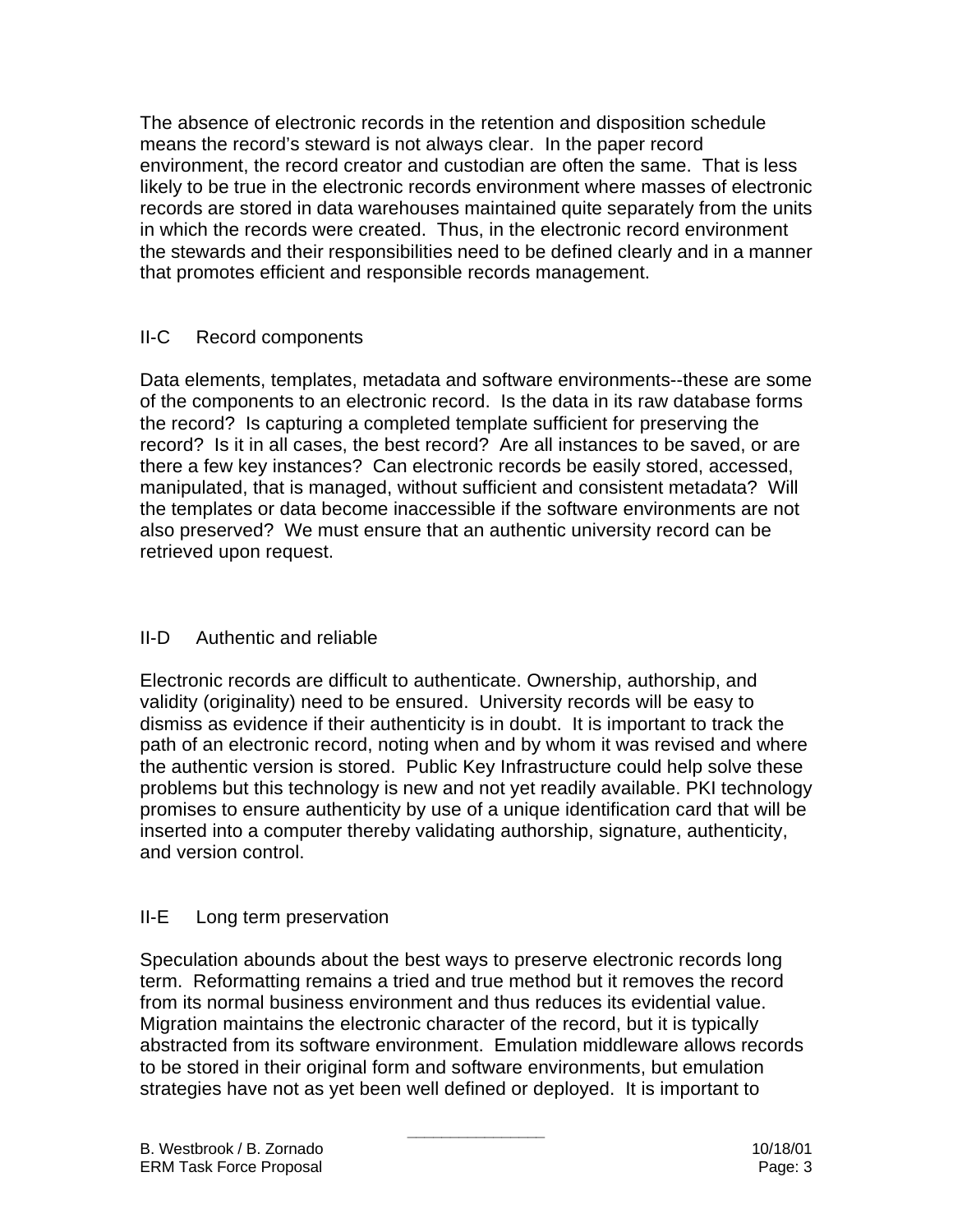develop strategies, policies, and procedures that preserve the content and authenticity of records long term.

#### II-F Destruction

Regularly scheduled destruction of records no longer needed is a key component of any record management system. Retaining out-of-date records increases liability of an institution. It also unnecessarily increases the cost of records management. In an electronic records environment, it is necessary to know where all versions of a record reside so that all instances of the record can be destroyed at the same time. The Information Technology Department will need to provide guidance on how to ensure that electronic records are thoroughly destroyed. We must ensure that the record is destroyed and not simply remove the link to the record. The computer industry currently has many types of software that can retrieve records that a company assumed destroyed.

## II-G IT support

Electronic records management systems are very complex and technologically advanced. Records managers require the involvement of information technologists to ensure that the electronic records system is appropriately and efficiently designed and programmed and that the records are protected against system failure. Records managers, Archivists, and IT Departments need to work together to ensure the success of an electronic records management system. None of the disciplines alone possess all the required knowledge for the design, implementation, and management of an electronic records management system. A collaborative system design is crucial to successfully creating an electronic records management system model.

## II-H Education and training

Records creators are present in multitudes on each University of California campus. Every person responsible for creating or updating a university business transaction is a record creator. Extensive education and training will be required to develop the record keeping competencies that are needed at all administrative points in the university to ensure safe, reliable, and efficient records management. Such education and training will be indispensable in promoting consistency and interoperability across campus units and campuses.

## II-I Case Study:

In 1997, administrators at UCSD discovered that its electronic records were at risk because of disunited record keeping practices. Data stewards were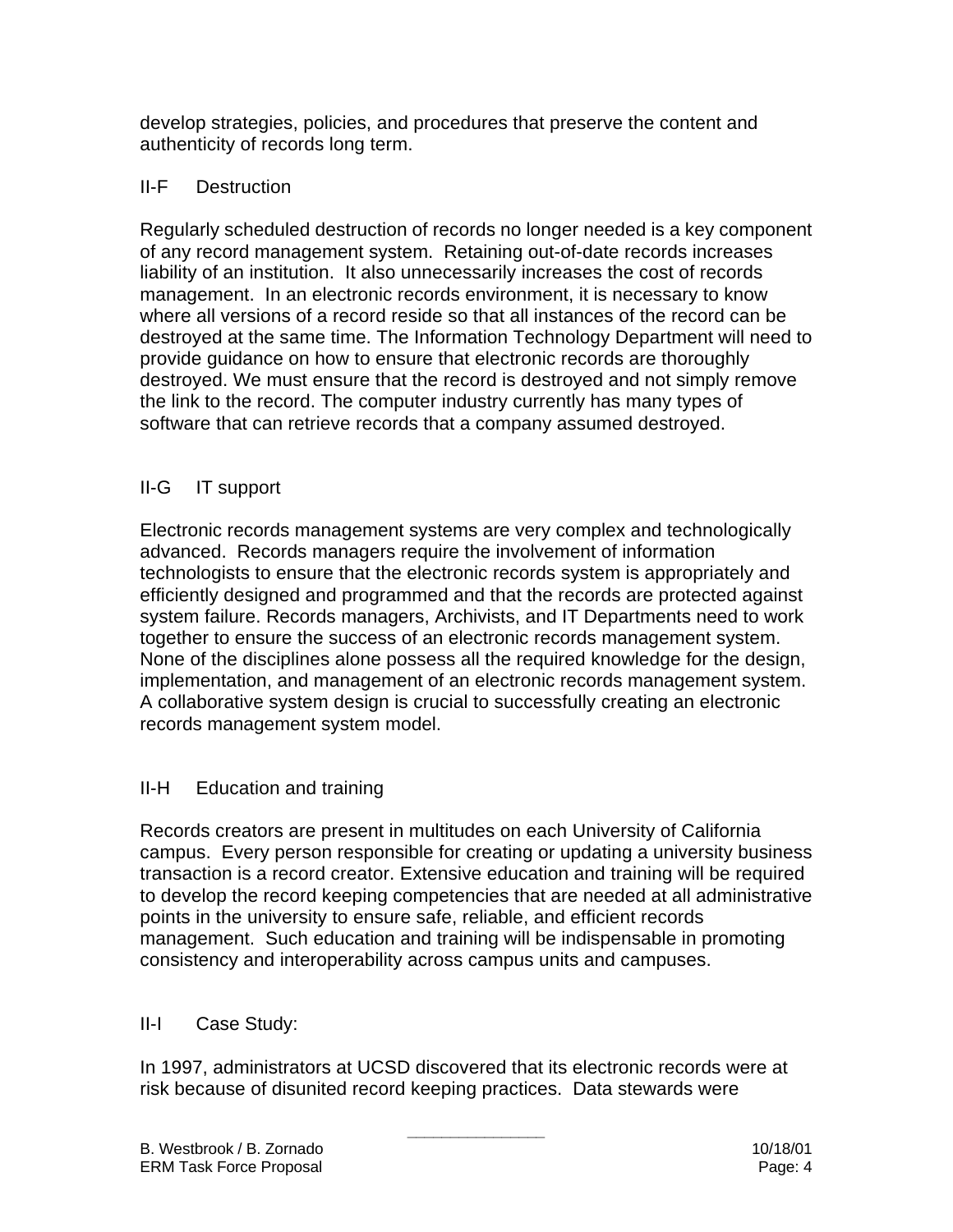managing data warehouses wholly according to storage requirements, while records managers assumed the records were being managed according to state and federal legal requirements. This created a situation in which significant number of records might be prematurely destroyed or, conversely, retained well beyond their stipulated retention periods. As a result, the university convened a committee, the UCSD Archives Team, and charged it to integrate data storage and records management practices and to minimize the risk to the university's electronic records. Team members included university staff from Administrative Computing, Administrative Records, University Archives, Business and Financial Services, and Internal Audit. The cross departmental approach brought skill sets from many different areas and helped the team considerably in understanding the range of issues involved and developing strategies to mitigate most of the risk factors inherent in the records management processes at that time.

The UCSD Archives Team successfully launched, in part, efforts to protect mainframe files that were at risk and assigned responsibility for integrity and validity of the data. Explored the purge and archive processes from both the electronic view and the paper-based perspective. Identified and defined terms that contributed to confusing document retention and disposition requirements and policies. The UCSD Archives Team's successful cross-departmental approach allowed the University to identify the risk inherent in it's current policy and to develop new campus process improvements to mitigate those risks.

# **III: Recommendation**

There are several options for addressing the problems of managing the electronic records of the University of California, many of which have already been discussed among groups such as the University Archivists Council and the University Records Management Committee. One option is to appoint a top-level administrator in UCOP to oversee electronic records management across the UC system. Another option is to hire one or more consultants to help establish a records management program. A third option, and the one recommended by the authors of this document and supported by the Records Management Committee and the University Archivist Committee, is to establish a task force that would coordinate the creation of an electronic records management system model.

The broad responsibilities of an electronic records management task force would be:

**\_\_\_\_\_\_\_\_\_\_\_\_\_\_\_\_**

• Conduct survey of UC electronic records management practices, with an eye to measuring inconsistencies and kinds of risks resulting therefrom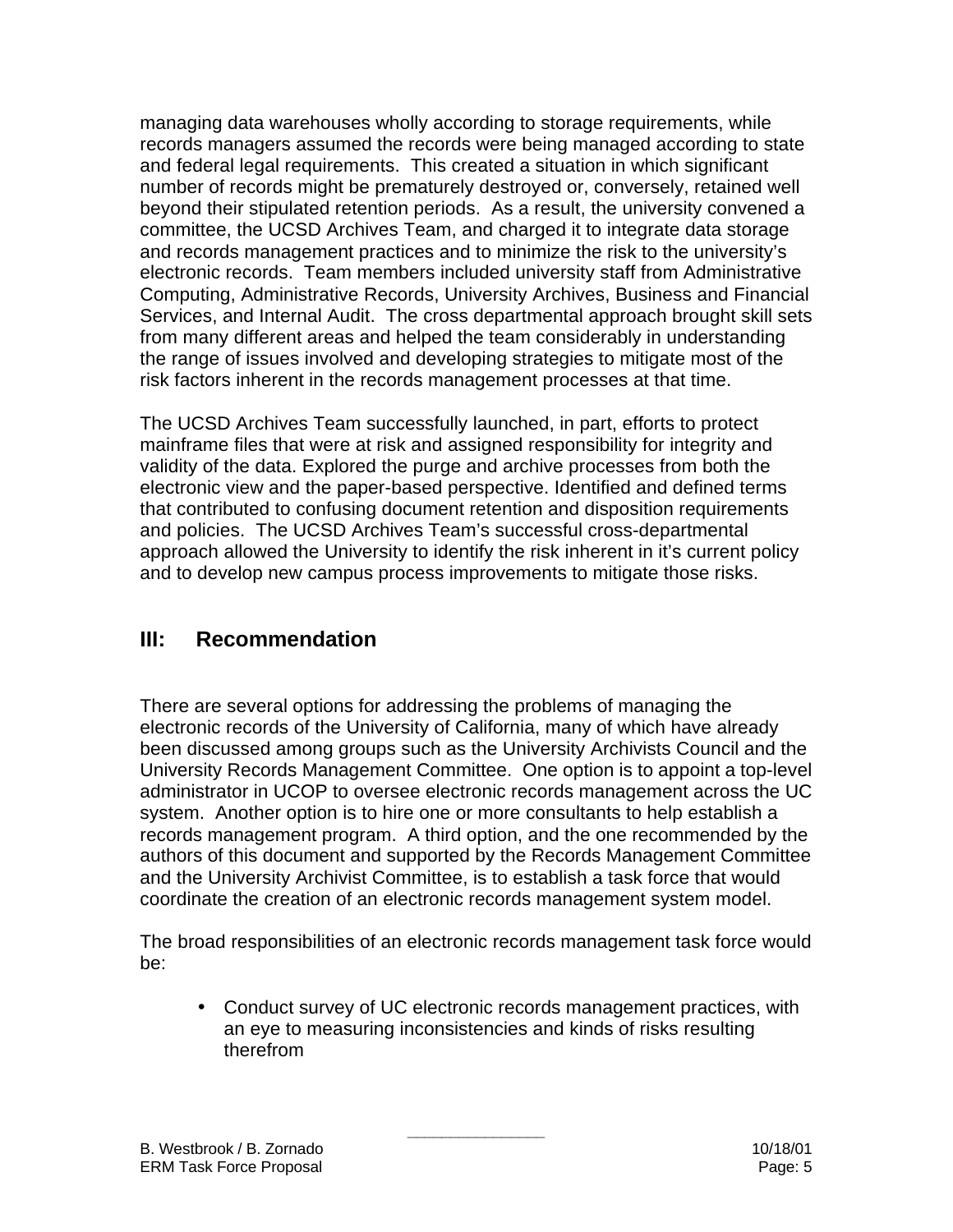- Develop strategies for establishing UC electronic records management systems and guide their implementations
- Recommend policy to UC administrators
- Keep informed of electronic records management research and development and cultivate relevant expertise within the task force and the general UC records management community by way of retreats with expert consultants, adopting liaison relationships with records management and archives educators in UC, and attendance and participation at appropriate electronic records management conferences
- Develop and conduct training and education programs for UC records managers
- Appoint ad hoc groups as needed to assist with the task force projects

Unlike the Archivists and Records Management committees, the electronic records management task force would be comprised of UC staff from an array of distinct functional areas, but areas all providing desired expertise to electronic records management. A partnership between records managers, archivists, and information technology managers formed to successfully meet the challenges of managing electronic records is needed. Each group of professionals is an integral part of the process of developing the requisite policies and procedures. They also share the obligation to develop clear processes and lines of responsibility, and to define ownership and stewardship of electronic records. Collectively, they hold a greater opportunity in obtaining the necessary allocation of budgetary and staff resources for developing this cross-departmental group.

Ideally, eight to twelve UC staff would populate the task force: 2-3 records managers, 1-2 archivists, 2 auditors, 2-3 information technologists, 1-2 top level administrators, and 1 from General Counsels office. Such a group would be wellpositioned to develop electronic records systems that take into account the many different kinds of UC electronic records, the historical value or lack thereof in the records, the legal requirements for the records, the system constraints, and the working needs of UC administrators.

If constituted, the electronic records management task force would meet four to six times a year, or more if necessary, and would require university funding to support modest meetings. It might also require some funding initially to support a two to three day retreat, perhaps with the presence of a consultant experienced with electronic records management issues. It is reasonable to expect that UC administrators would also want to fund the attendance and / or participation of some task force members at appropriate electronic records management educational forums (e.g., conferences, workshops, etc.).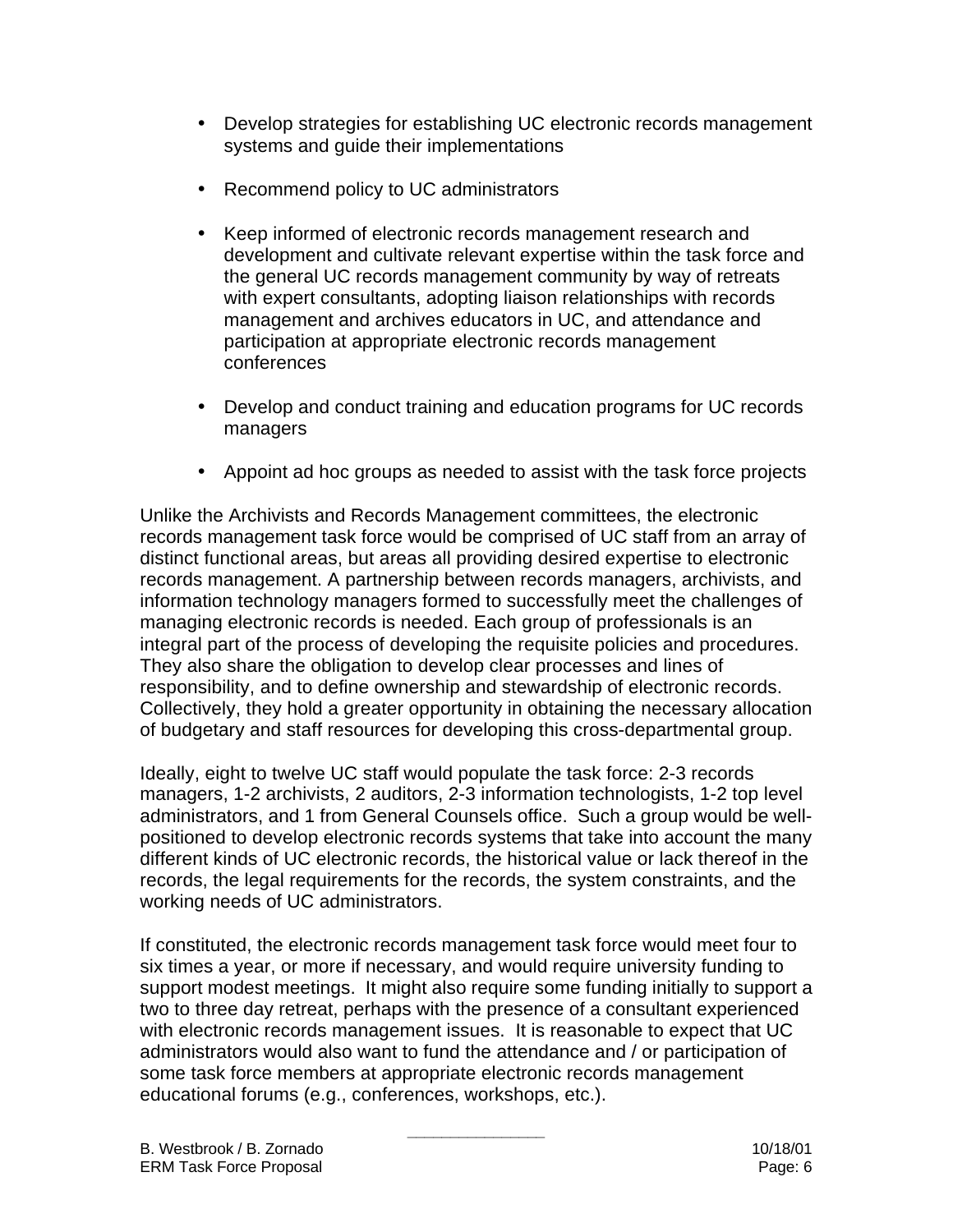Agenda and governance will be decided by task force members after establishing and appointing its membership. However, our assumption should be stated here that the electronic records management task force we are proposing would not assume any of the responsibilities of either the Records Management Council or the University of California Archivists Council. Nor, because of its "mixed" membership, would the task force report to either of those committees. Rather it would collaborate where relevant with those two committees and other pertinent committees.

Machine-readable records have occupied the attention of archivists and records managers for more than thirty years, and there is no reason to believe that a magical "solution" will ever develop. But management strategies need to be developed, implemented, reviewed, and revised alongside emerging new technologies (such as digital signatures) and new legal mandates (for example, the acceptability of electronic mail as evidence). It makes good sense to conduct this effort at a system level, rather than have each campus deploy a similar amount of resources to solving identical problems.

#### **Peer Committees:**

Increasing control of the university's electronic records and decreasing its business risks should be sufficient motive for establishing an electronic records management task force or adopting another strategy. But there is a unique opportunity to leverage other work to address the task force's goals. Among the many groups with potentially overlapping interest and responsibility (thorough identification of which would presumably be part of the inventory of electronic records management practice), the authors are aware of two library-based efforts with relevant expertise in managing digital assets. One is the Online Archive of California Working Group, which was established in 1998 and which is primarily concerned with managing archival finding aids and digital facsimiles of primary source materials. The second is the SOPAG Digital Preservation and Archive Committee, which was recently established and has yet to meet. This committee will develop standards and best practice guidelines to ensure the preservation of the university's digital materials. Electronic records and their management are not explicitly within the purview of either of these committees. Thus, these two committees might benefit greatly from the work of an electronic records management task force, and such a task force would certainly gain much from the work of the two committees. In short, the presence of these two committees, as well as the urgent need to yoke electronic records under control, make the current time a good, promising time for establishing an electronic records task force.

Finally, as additional measures of the critical importance of managing electronic records, several public agencies have undertaken ambitious and complex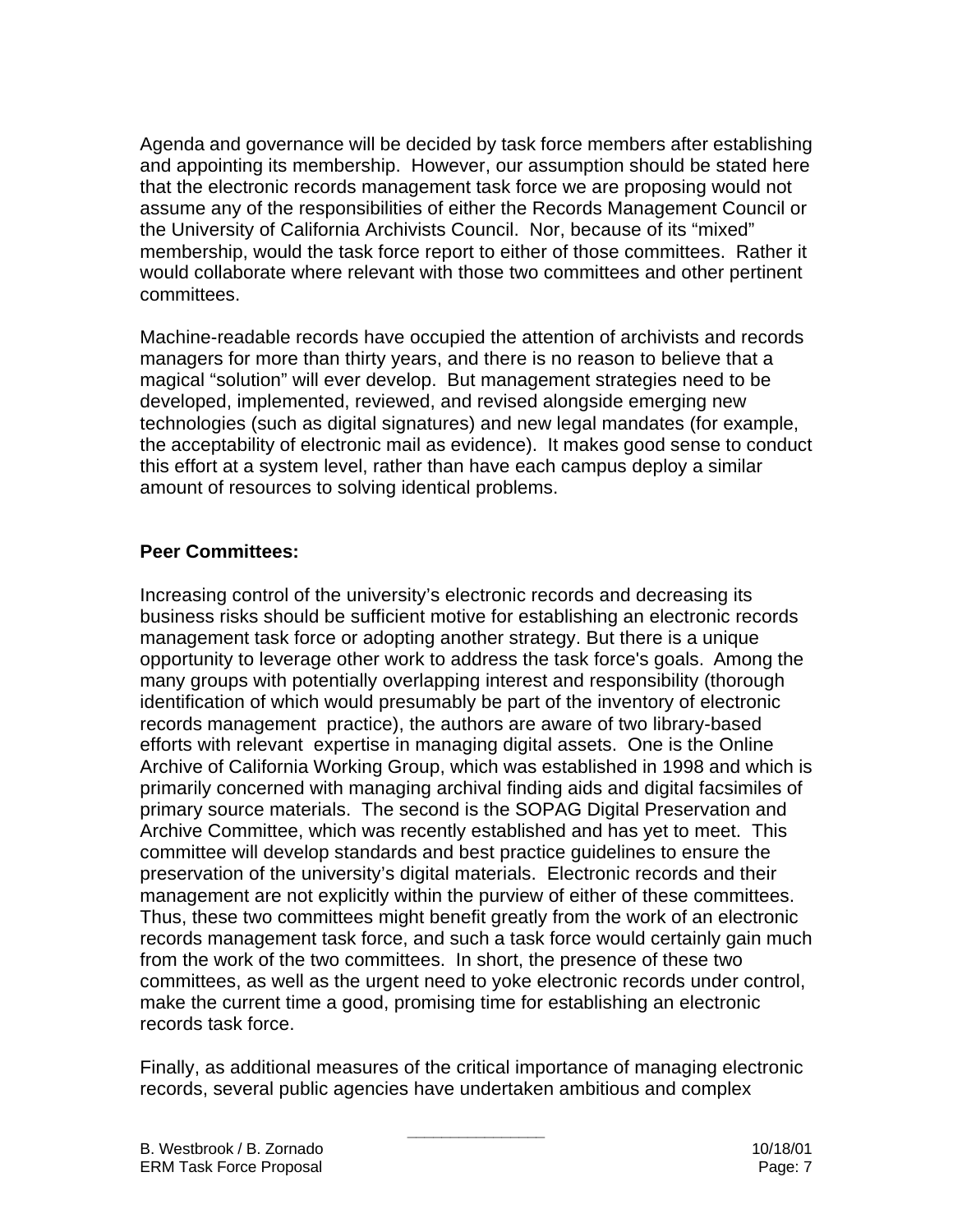investigations for how best to insure the security, authenticity, and access of electronic records. These include:

- The Australian Government Standard 4390
- The National Archives of Canada
- Kansas State Historical Society
- InterPARES Project
- The University of Pittsburgh Project
- Indiana University Electronic Records Project

These projects represent a rich, developing research context, which the task force can utilize in developing practical strategies for managing UC's electronic records.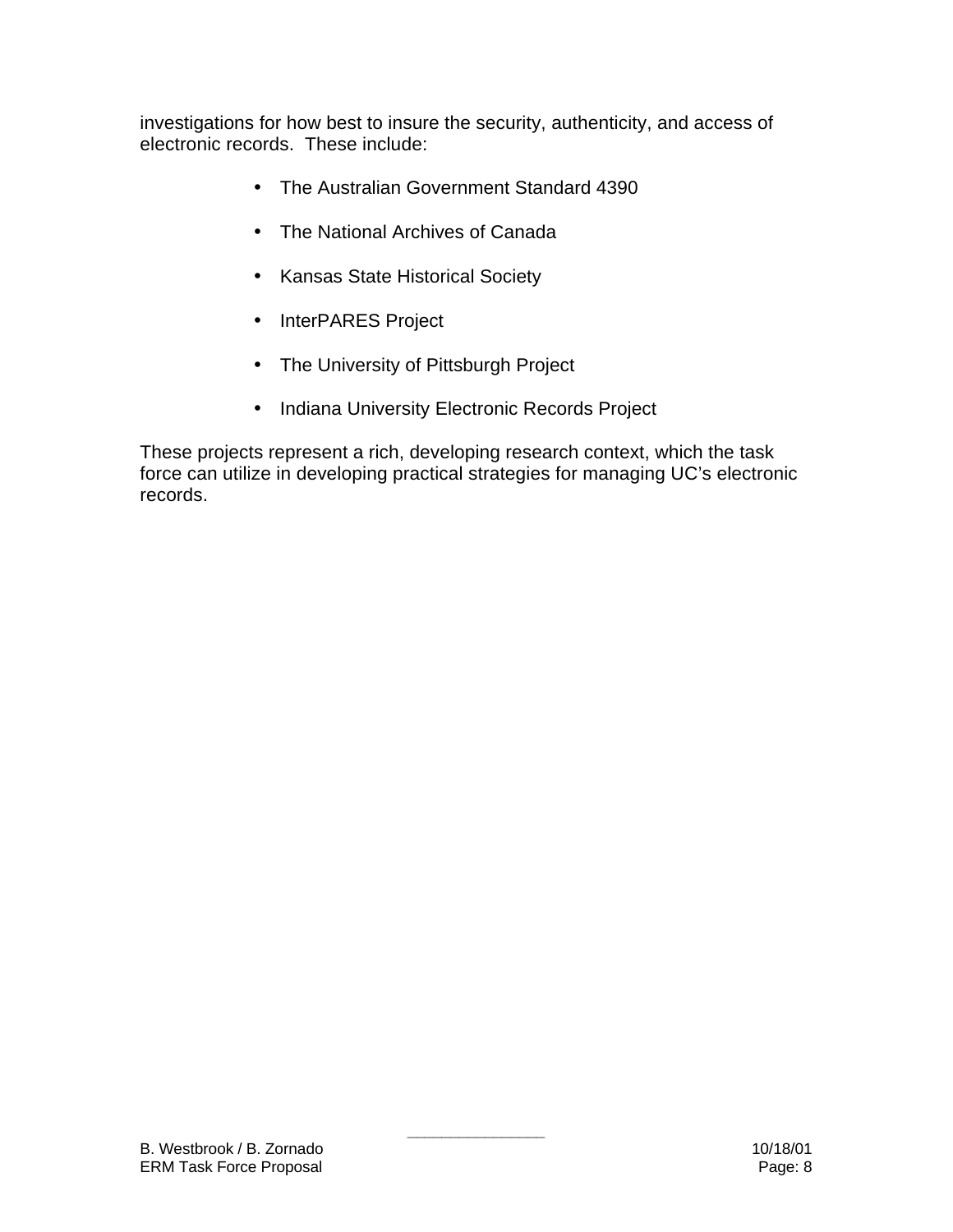## **Appendix**

The business and administrative records of the University of California are foundational to the continued operation of the enterprise and to a knowledge of its history.

#### Record Lifecycle

Every University record has a lifecycle. The record is created and managed by its creators as long as it has value to current business operation. Once a record is no longer needed for day to day business or to satisfy legal or regulatory requirements it is disposed of. Disposal will entail either destruction of the record or archiving of those records that are considered to have enduring historical value.



#### Roles of University personnel

Departmental staff create and manage their records during the current life period of the record. Campus records managers establish the UC retention and disposition schedule according to legal and regulatory requirements and through consultation with UC Archivists, who determine a record's enduring historical value, and other University administrators. Campus records managers ensure that management of University records is in compliance with the retention and disposition schedule, that is, records are not prematurely destroyed or inadvertently retained for longer than is required. University archivists collect for permanent retention that portion of non-current records deemed to have enduring historical value, and they provide these historical records to the research community. (for a more detailed description of these responsibilities see RMP-2, esp. Section VI "Archival Review" at

http://www.ucop.edu/ucophome/policies/bfb/rmp2a.html and Vice President Earl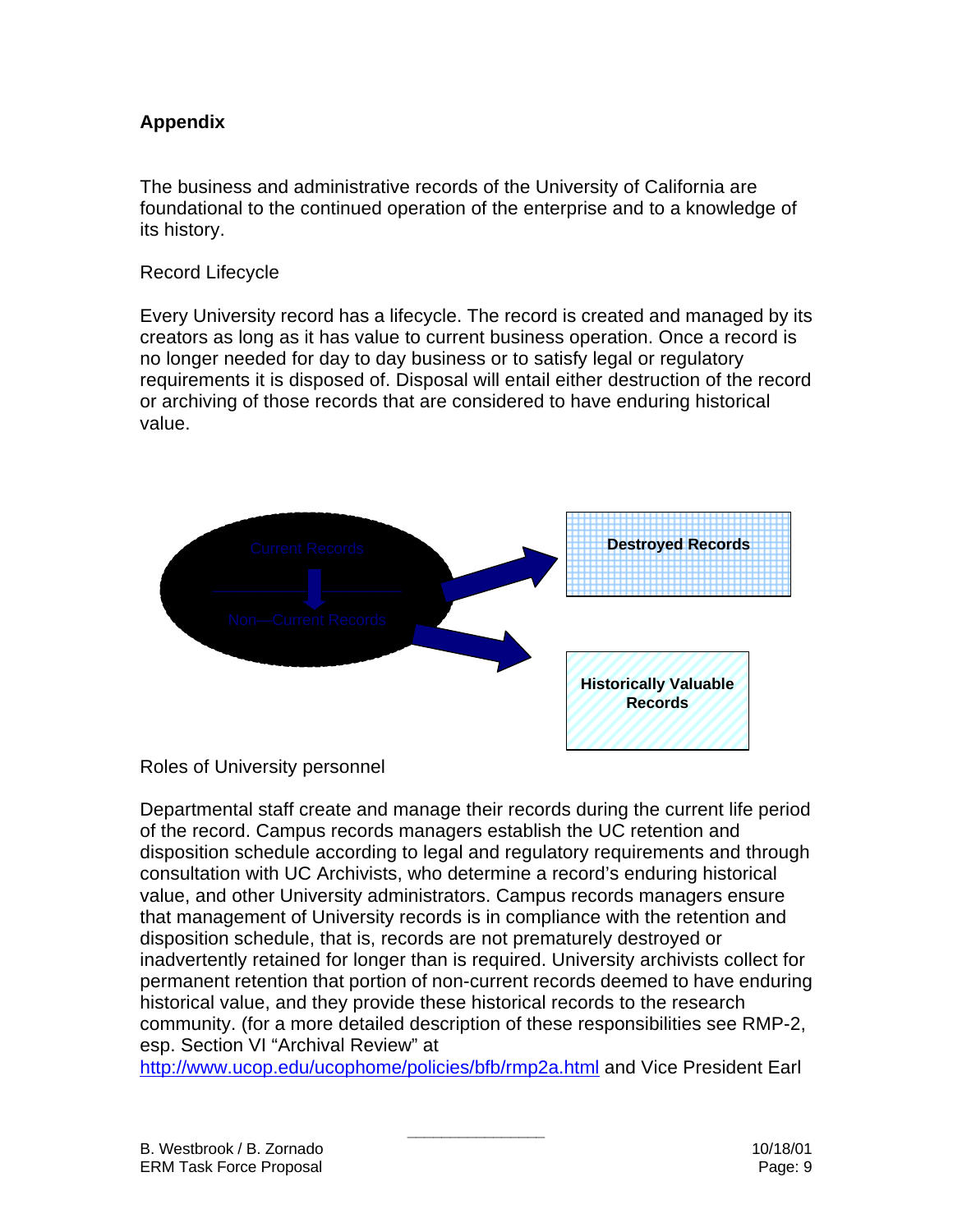Bolton's statement in RMP-1, Section III, at http://www.ucop.edu/ucophome/policies/bfb/rmp1.html)

#### Paper vs. electronic records

Prior to the 1980s the records of the University of California were largely in paper format. Current records remained in the custody of their creators, generally as a wide range of forms and correspondence located in departmental file cabinets. Typically creators transferred their non-current records to the archives or had them destroyed as their file cabinets became full. As a consequence, large numbers of records remained in the custody of their creators long beyond their currency; non-current records were neither promptly destroyed or transferred to the University Archives. However, the records were not considered to be at risk of loss, as they remained in the custody of their creators, their information was stabilized on endurable paper for the most part, and locating systems were relatively functional. In short, the paper environment permitted the records to be neglected to a degree. Or, put differently, the records were allowed to stay in storage with their creators until such a time that space limitations necessitated action and / or UC records managers and archivists could attend to them.

The digital environment, which is becoming increasingly populated by university records, is not as forgiving of such inattention and reactive management. Creator-ship and custodianship are typically severed in a digital environment. Creators still produce records in their offices but those records are stored outside the office on magnetic devices managed by other personnel, sometimes according to storage and not regulatory criteria. In addition, both software used to create the records and the devices used for storing the records undergo fairly rapid evolution. As a consequence records that are not migrated to new software or storage environments can become irretrievably lost. Responsible stewardship of electronic records, so as to avoid premature destruction of records or inadvertent retention of non-current records having no historical value, requires close attention and collaboration between records creators, records custodians, records managers, archivists, and auditors. It goes without saying that the participation of information technologists is equally important.

#### UC Archives

Inattentive and reactive management of electronic records greatly increases the effort and cost of selecting the University's historically valuable records for permanent retention in UC Archives, as well as, to be sure, the risk of losing the records. To appraise historically valuable records, archivists will need to peruse all extant accessible records, opening, reading, and closing each record file. The magnitude of this task will increase dramatically if software and storage environments are not regulated and updated methodically.